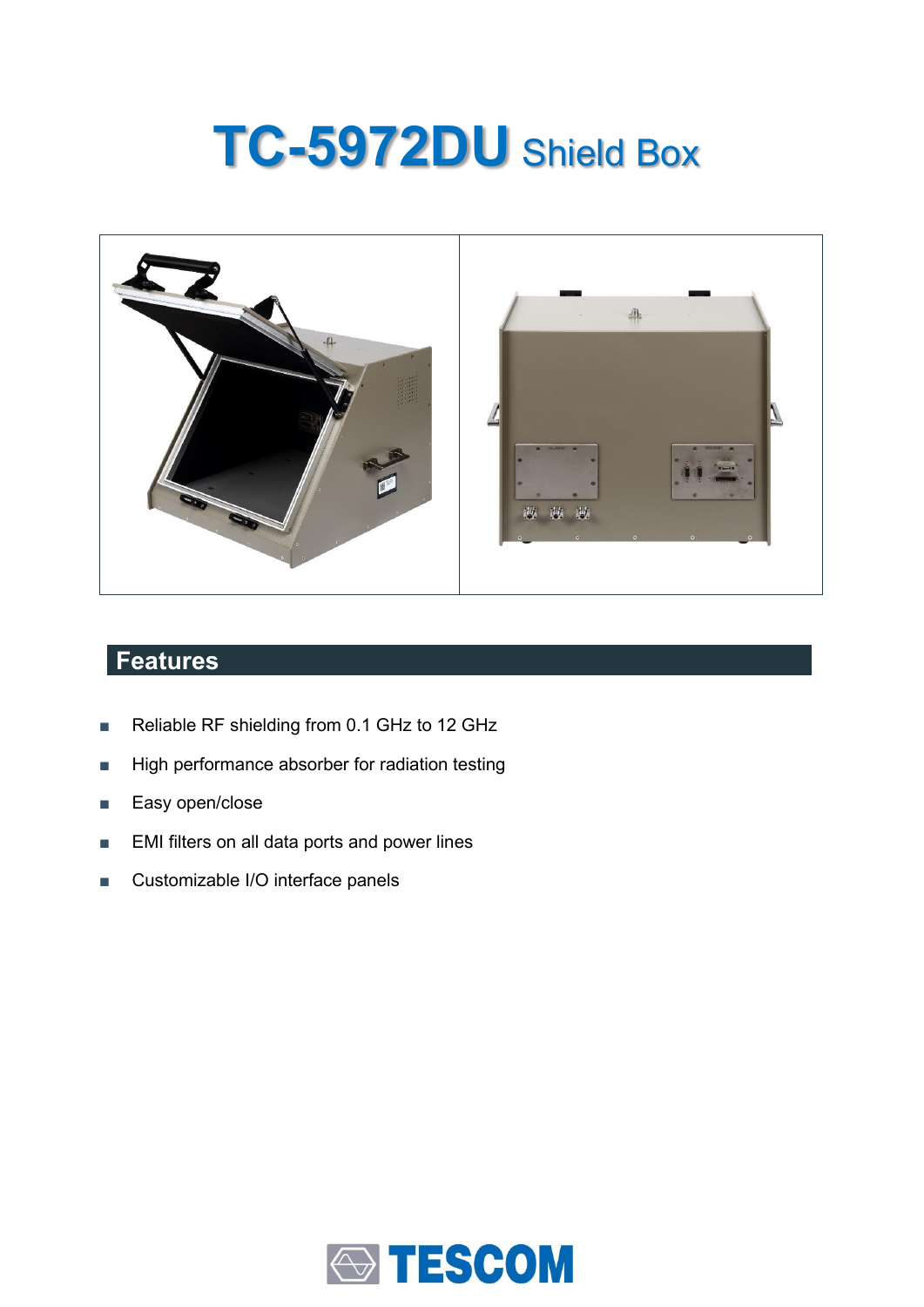# **Specifications**

| <b>RF Specifications</b> |                     |
|--------------------------|---------------------|
| <b>Frequency Range</b>   | $0.1$ GHz to 12 GHz |
| *Shielding Effectiveness |                     |
| $0.5$ GHz to 3 GHz       | $>$ 70 dB (meas.)   |
| 3 GHz to 6 GHz           | > 70 dB (meas.)     |
| 6 GHz to 12 GHz          | $> 60$ dB (meas.)   |

\* The shielding effectiveness is measured with blank panels mounted; other I/O interface panel may result in different shielding effectiveness.

| <b>Mechanical Specifications</b> |                                                              |  |  |
|----------------------------------|--------------------------------------------------------------|--|--|
| <b>Basic RF Connector</b>        | N (f) outside and SMA (f) inside<br>Four $(4)$               |  |  |
| <b>Dimensions</b>                |                                                              |  |  |
| Inside                           | $445(W)$ x $450(D)$ x $338(H)$ mm, $208(D)$ mm Top side      |  |  |
| Outside                          | 562(W) x 647(D) x 450(H) mm, lid closed, 715(H) mm, lid open |  |  |
| Weight                           | Approx. 28 kg                                                |  |  |
| *Packing                         |                                                              |  |  |
| Size                             | $640(W)$ x 830(D) x 580(H) mm                                |  |  |
| Weight                           | Approx. 36 kg                                                |  |  |

\* The size or weight of a package may vary depending on how the product is packed.

### **Absorber Reflectivity**

Referring to a metal plate (0 dB @ 0.5 GHz to 12 GHz), signal reduction is measured with the RF absorber is inserted.

| <b>Frequency</b> | <b>Reflectivity [dB]</b> |  |
|------------------|--------------------------|--|
| 0.5 GHz to 2 GHz | 10 $dB(Typ.)$            |  |
| 2 GHz to 12 GHz  | $20$ dB (Typ.)           |  |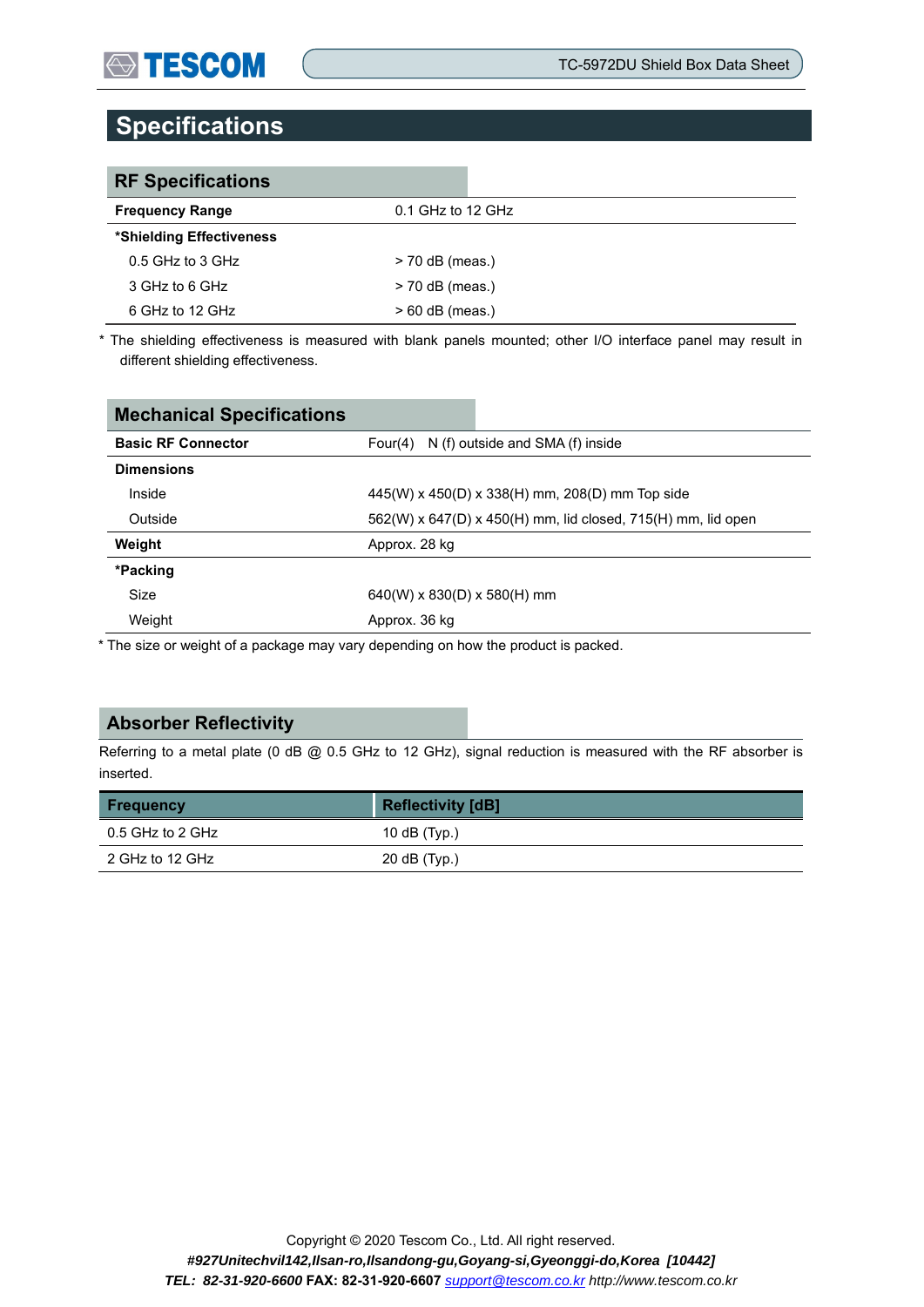### **Dimensions**

**STESCOM** 

⚫ **TC-5972DU Inner Dimensions (WxDxH) : 445(W) x 450(D) x 338(H) mm** 



⚫ **TC-5972DU Outer Dimensions (WxDxH) : 562(W) x 647(D) x 450(H) mm, lid closed.**



Copyright © 2020 Tescom Co., Ltd. All right reserved. *#927Unitechvil142,Ilsan-ro,Ilsandong-gu,Goyang-si,Gyeonggi-do,Korea [10442] TEL: 82-31-920-6600* **FAX: 82-31-920-6607** *[support@tescom.co.kr](mailto:support@tescom.co.kr) http://www.tescom.co.kr*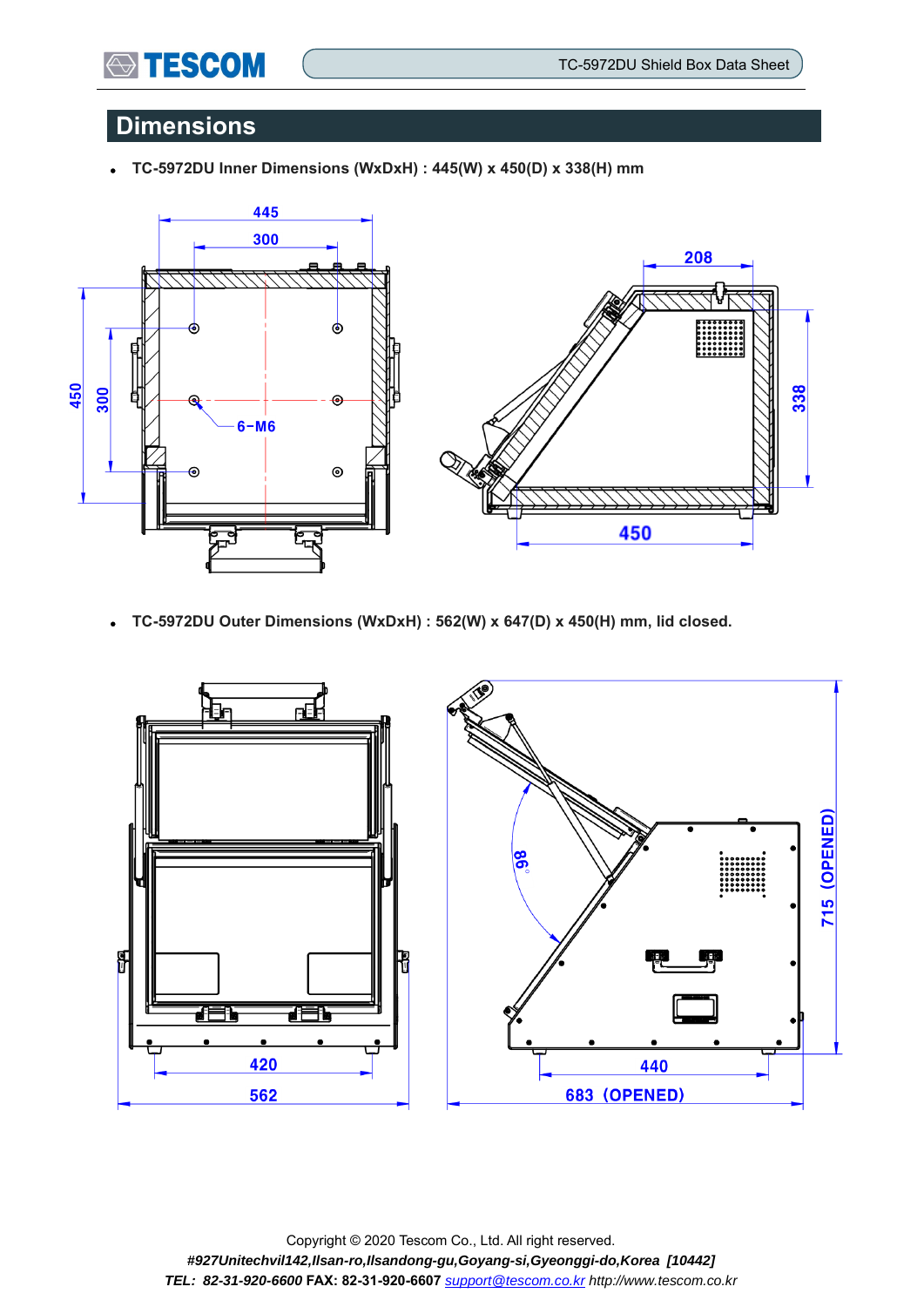



# **Ordering Information**

| <b>Order Number</b> | <b>Description</b>                              |  |  |
|---------------------|-------------------------------------------------|--|--|
|                     | <b>Shield Box (including accessories below)</b> |  |  |
| TC-5972DU           | <b>Test Report</b>                              |  |  |

### **Pre-Configured I/O Interface Panels**

| I/O Interface Panel  | <b>Order</b>  | <b>Configuration</b>                    |  |
|----------------------|---------------|-----------------------------------------|--|
|                      | <b>Number</b> |                                         |  |
|                      | M5570A10A     | • Blank panel (with absorber)           |  |
| Data Interface Panel |               |                                         |  |
|                      | M5570A07A     | • One(1) USB 2.0 outside and inside     |  |
|                      |               | • One(1) USB 3.0 outside and inside     |  |
|                      |               | • One(1) RJ-45 outside and inside       |  |
|                      |               | • One(1) Banana Jack outside and inside |  |
| Data Interface Panel |               |                                         |  |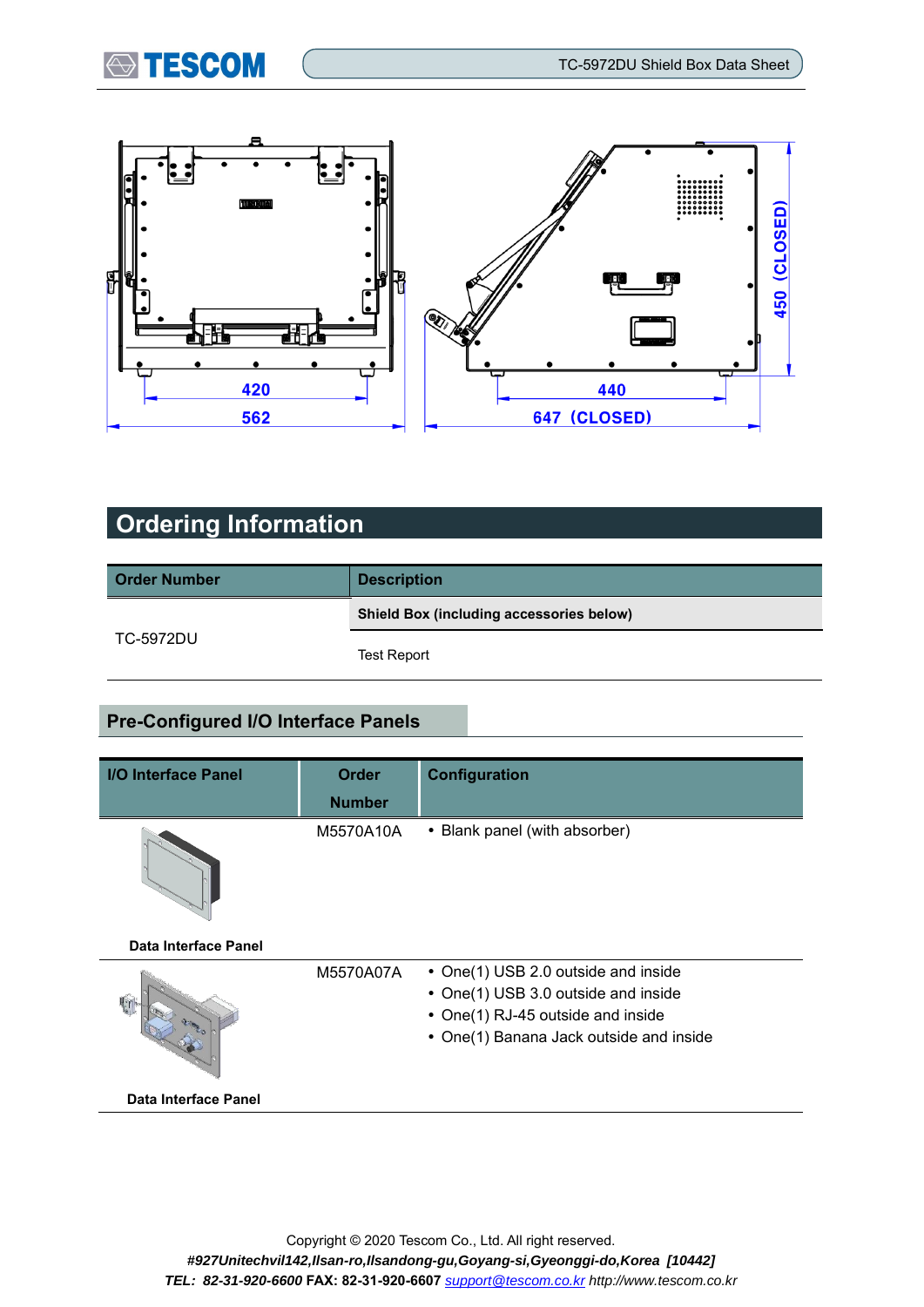#### ■ Custom RF Connector Panel

⚫ Custom RF Connector Panel is available by selecting or combining the below RF Connectors.

| <b>RF Connector</b> | <b>Description / Order Number</b> | Frequency Range / Impedance / V.S.W.R     |
|---------------------|-----------------------------------|-------------------------------------------|
|                     | RF, N-SMA 4H Connector /          | From DC to 18 GHz / 50 $\Omega$ / 1.3 max |
|                     | 3407-0028                         |                                           |
|                     | RF, SMA-SMA 4H Connector /        | From DC to 18 GHz / 50 $\Omega$ / 1.3 max |
|                     | 3408-0098                         |                                           |

### ■ Custom I/O Interface Panel

⚫ Customized I/O Interface Panel is available by selecting below I/O interfaces and combine. Please contact Tescom sales team or your local distributor.



| I/O Interface | <b>Description /</b><br><b>Order Number</b> | <b>Typical Data Rate /</b><br><b>Line Voltage</b> | Typical Shielding <sup>(*)</sup> |
|---------------|---------------------------------------------|---------------------------------------------------|----------------------------------|
|               | USB 2.0 Filter /                            | 480 Mbps /                                        | $>60$ dB from 0.5 to 2 GHz       |
|               | 3409-0018A-3(a)                             | 5 V, 500 mA /                                     | >70 dB from 2 to 3 GHz           |
|               |                                             | Max Current: 5 A                                  | $>70$ dB from 3 to 6 GHz         |
|               |                                             |                                                   | >70 dB from 6 to 12 GHz          |
|               | USB 3.1 Gen 1 Filter (Active)               | 5000 Mbps /                                       | >80 dB from 0.5 to 2 GHz         |
|               | /3409-0042A-2(a)                            | 5 V, 600 mA /                                     | $>80$ dB from 2 to 3 GHz         |
|               |                                             | Max Current: 1.5 A                                | $>75$ dB from 3 to 6 GHz         |
|               |                                             |                                                   | $>55$ dB from 6 to 12 GHz        |
|               | RJ-45 Filter /                              | RJ45 Filter: 1 Gbit/s                             | $>60$ dB from 0.5 to 2 GHz       |
|               | 3904-0296A                                  | Copper Line Ethernet                              | $>70$ dB from 2 to 3 GHz         |
|               |                                             | $(1000 BASE-T)$                                   | $>70$ dB from 3 to 6 GHz         |
|               |                                             |                                                   | $>60$ dB from 6 to 12 GHz        |
|               | DC Power Adaptor /                          | 50 VDC,                                           | $>70$ dB from 0.5 to 2 GHz       |
|               | 3406-0004A                                  | 3 Amps max                                        | >80 dB from 2 to 3 GHz           |
|               |                                             |                                                   | >80 dB from 3 to 6 GHz           |
|               |                                             |                                                   | $>70$ dB from 6 to 12 GHz        |

Copyright © 2020 Tescom Co., Ltd. All right reserved. *#927Unitechvil142,Ilsan-ro,Ilsandong-gu,Goyang-si,Gyeonggi-do,Korea [10442] TEL: 82-31-920-6600* **FAX: 82-31-920-6607** *[support@tescom.co.kr](mailto:support@tescom.co.kr) http://www.tescom.co.kr*